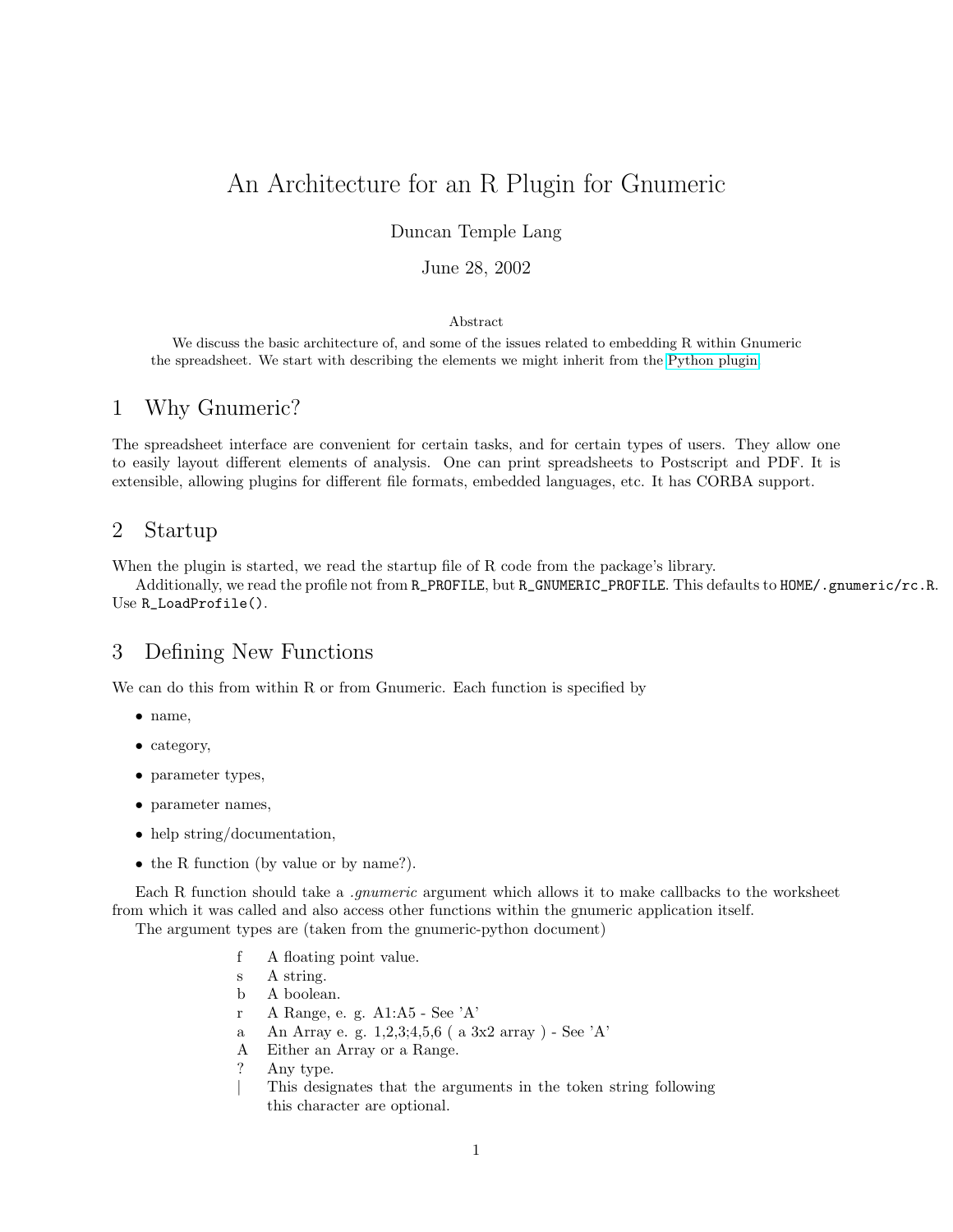We wil also want dates, etc. And we will approach this using the general, extensible converter mechanism used in the other packages. Additionally, we will probably put a different, more S-like interface such as

```
defineGnumericFunction(name, category, c("integer", "float",
                                          "floatArray", "range"))
```
One calls the functions by the name they were given at declaration time.

Named arguments and optional number of arguments (. . .) are always a challenge and require some special mechanism.

To call a gnumeric function from R, we use the .gnumeric argument. We treat it like an classically object-oriented instance and invoke methods within it.

We want to be able to return the results to R and also to add them to the worksheet.

We may be able to store the USER\_OBJECT\_ that is the function in the FunctionDef using the function\_def\_set\_user\_dat This would avoid the use of the static funclist and the potentially expensive lookup.

Calls to functions with a fixed number of arguments that supply an incorrect number of arguments in the call are caught by the gnumeric engine.

Define an R "call" function which takes the name of the R function to invoke.

Pass all function calls in the marshalling to an intermediate handler function that actually does the dispatching. This can then determine if the function has a .sheet and/or .cell argument. We can also do this via C code. See the function gnumeric.hasSheetArgument().

Look at the IDL for Gnumeric to get the interface.

A different approach to cells is to return references to cell objects. Then one can use operator overloading to get its value as in

#### sheet[1,2]\$value

Also, one can then set attributes of the cell in the natural assignment fashion.

```
sheet[1,2]$value \leq 10
sheet[1,2]$foreground <- c(65535,0,0)sheet[1,2]$italic <- TRUE
```
May be worth experimenting with this interface.

### 4 The Sheet Object

The sheet object can be passed as an argument in all calls. This is an S object of class GnumericSheet. One can invoke methods on this object. For example, one can ask it for the dimensions of the sheet's extent. One can also ask it for particular cell values or ranges of these values.

### 5 Event Loop

As with all embedding, integrating the even loop is an important concern. The standard graphics devices do not get updated on a resize (or when the window is raised to the foreground and X server backing store is not on.)

### 6 Errors

Need to add an implementation of jump\_now().

# 7 XML

We can generate output in XML format to appear in a Gnumeric worksheet.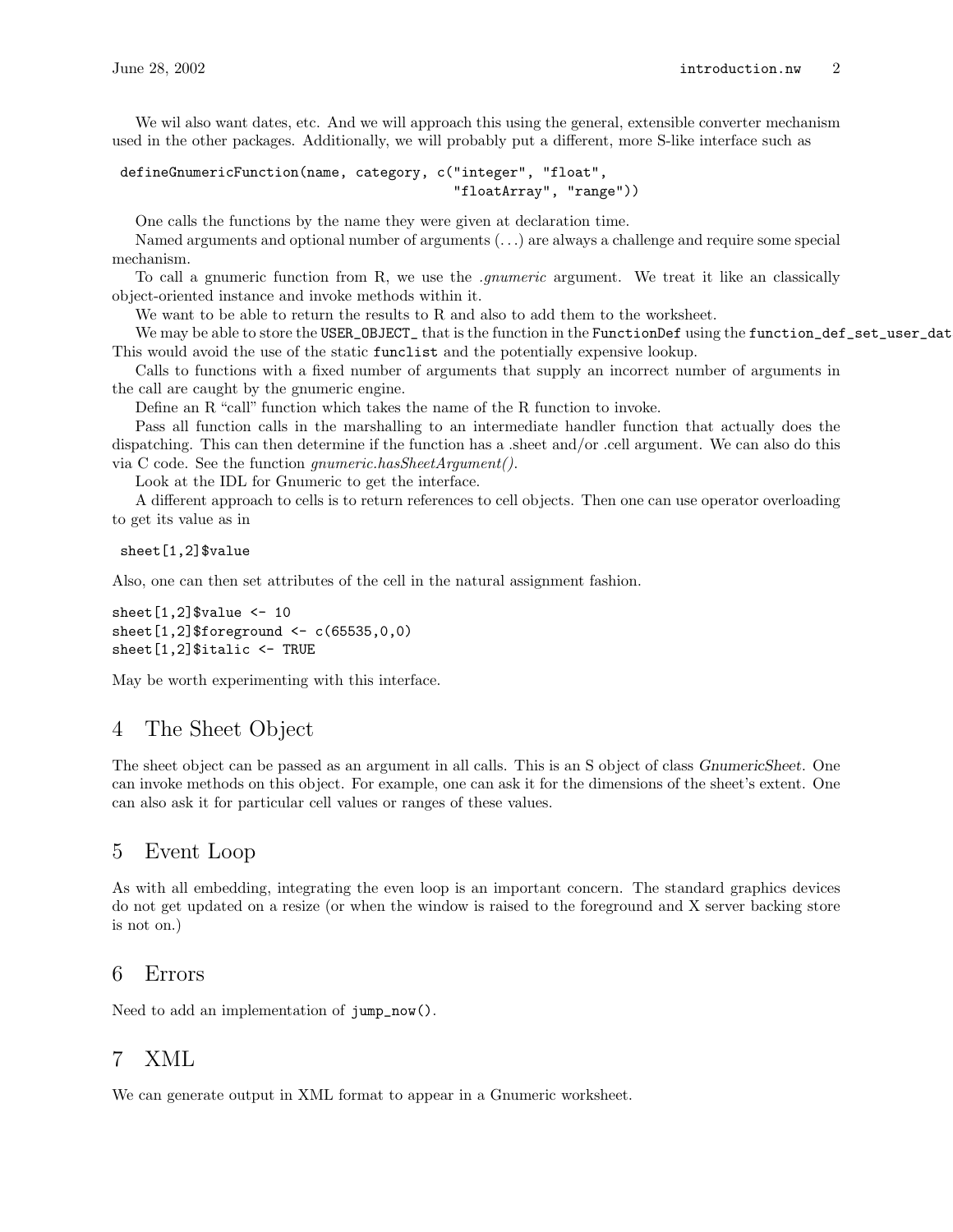### 8 Installing the Plugin

To make the plugin accessible from gnumeric, you will need to put the plugin.xml and RGnumericPlugin.so into a directory in the plugins/ directory that Gnumeric searches. Currently, I don't see a way for us to automatically determine this. Instead, you will have to look for the directory. On my machine, compiling gnumeric from source uses the directory /usr/local/lib/gnumeric/0.64/plugins/ for this purpose. There is a directory named applix/ within this. Let's denote this directory by the variable GNUMERIC\_PLUGIN\_DIR. Then, the following

The installation is quite simple. As usual, you will need to arrange to have the application be able to find libR.so. You can do this by setting the LD\_LIBRARY\_PATH to point to R\_HOME/bin. Alternatively, you can add that directory to those that the system loader (ld-so) searches. Within Linux, we can do this by editing the ld.so.conf and appending this directory the list. Don't forget to rerun ldconfig to rebuild the cache.

### 9 Questions

How does the call from gnumeric pass control to the interpreter? In other words, which routine in the plugin is invoked? See the file  $src/func.h$  in the gnumeric source. This file provides numerous routines.

The two routines we want are function\_add\_args() and function\_add\_nodes() which handle the different types of functions. These are distinguished by having fixed parameters types and an arbitrary number arbitrary typed parameters.

When the function is called, it is done by a call to a routine that we pass to the registration function. This routine should have a signature

#### Value \* ()(FunctionEvalInfo \*ei, Value \*\*args);

The FunctionEvalInfo contains information about the context in which the function has been invoked and also the FunctionDefinition.

How do we signal an error?

### 10 References

We can store a reference to an R object in a cell and thus hold it around for use in future computations.

### 11 Examples

To start developing the plugin and to test it, we need some examples. These examples should test the different styles of functions and the different parameter types.

#### 11.1 Random Number Generation

We start with returning a single random value.

We will allow the user to sample a single observation from a Normal and and a bernoulli random variable using the S functions  $rnorm()$  and  $rbinom()$ .

gnumeric.registerFunction("rbernoulli", "f" , "probability",  $function(p)$ { $rbinom(1,1, p)$ }, "return a value sampled from a Bernoulli random variable.")

Since this is called with a fixed number of arguments of specific types (a single real number), we use the invocation mechanism RGnumeric\_fixedArgCall(). This converts the arguments to R objects and creates a function call. It evaluates this call and then converts the result to a Gnumeric type.

Next, we extend these to return an array of values and to take a range of values as inputs.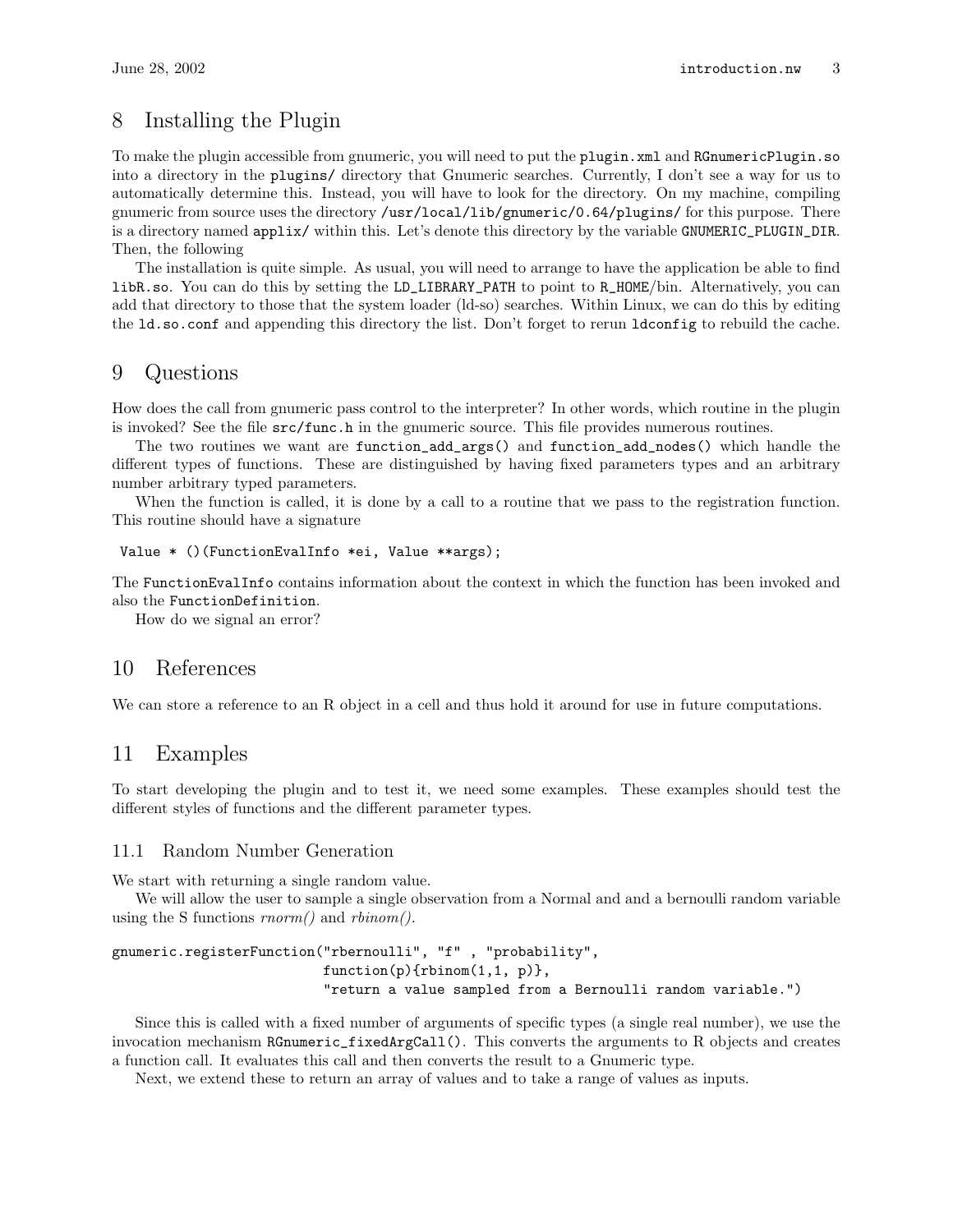#### 11.2

Defining a new function means that it is re-defined each time we recompute the spreadsheet. This makes for interesting synchronization problems and circularity. Thus it should be avoided. We would like to be able to declare a cell as "evaluate once" only.

#### 11.3 Classification

Classification and clustering is an important tool in data analysis. With the integration of R, we can use quite sophisticated models to perform the classification and then use the results to predict new values.

We start with a simple scenario. Somebody first fits a model to a training set of variables and observations. We call this model  $myFit()$  and assume it is stored (in binary XDR format) in a file named  $myFit$ . We can load this into the R session using the Gnumeric extension function load(). Then, this fit is available to the R session. We can then define a function to make predictions from this model.

We provide the new observations in columns within a spreadsheet. We define the output column that contains the predictions from these records. Suppose, the predictors are in columns A, B, . . ., K. Then, we define a column L which is the result of predicting from the other columns. Suppose we have function named  $myPredict()$  which has access to the  $myFit()$  object. Then, the first cell in column L is defined as

#### =myPredict(A1:K1)

and then we use the AutoFill facility to copy this cell to other rows.

The function  $myPredict()$  is defined to accept a range of cells. It then fetches these values and converts them to the appropriate types and performs the prediction.

Regression is a simple case that can be handled with a formula in Gnumeric. Given the estimated coefficients of the linear model, we use these in a regular linear model formula to make the predictions

$$
y = \beta_0 + \beta_1 X_1 + \ldots + \beta_k X_k
$$

Can we have R write a formula into one or more cells from such a linear model? What about sheet\_cell\_set\_expr()?

Classification and regression trees are more problematic. These are non-parameteric fits and cannot be easily represented by simple formulae. Thus, we want to use R's existing functionality not only to fit these, but also to make predictions from these.

### 12 Statistical Functionality

Gnumeric already has support for some of the standard statistical methodologies (z- and t-tests, regression, sampling, etc.) These have graphical interfaces. It would be interesting to see if we can provide interfaces for other statistical functionality and to do this from within R.

Also, we should consider ways to output R objects in "display" format within the Gnumeric spreadsheet cells.

### 13 Graphics Devices

Given the changes to the X11 device t support graphics devices as "inlined" plugins within a Netscape page/document, we should be able to use a cell in the gnumeric spreadsheet as a container/canvas for an R graphics device. In this way, we can embed R plots within the spreadsheet interface and dynamically update them as part of the recalculation cycle. This would allow the rich graphics model and the wide variety of plots that R is capable of producing be directly and simply imported into gnumeric. This has potentially a wide audience as it would reduce the dependency by gnumeric on Guppi, etc.